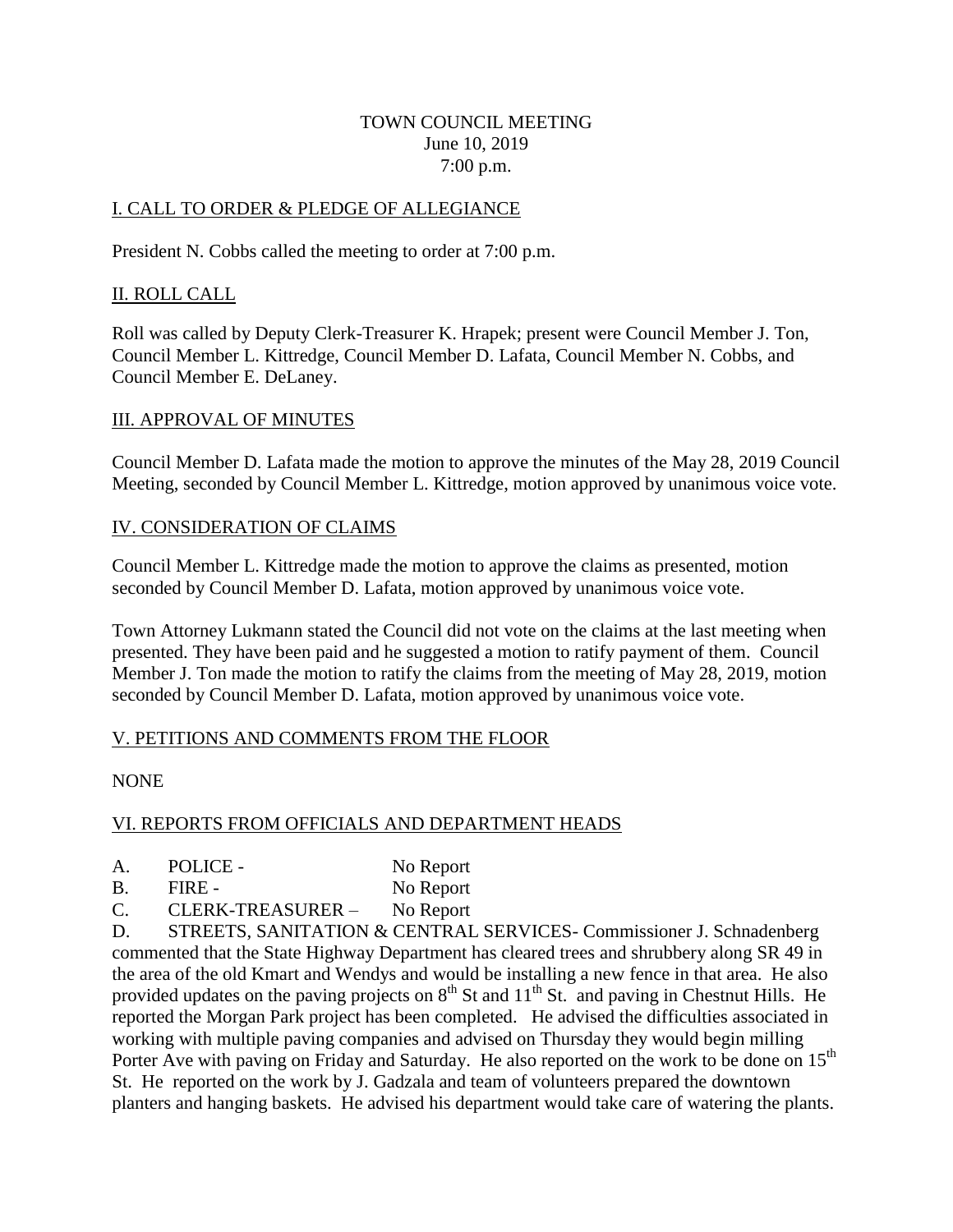He also reported on the paving of the Town lot in the area of the Chamber and handling the storm water drain in the area of  $4<sup>th</sup>$  St.

E. ENGINEERING – Engineer M. O'Dell reported the Assistant Engineer Kacie worked on the paving and storm water drain project in the area. He also reported on the work they have been doing with the parking on Broadway from  $2^{nd}$  to  $3^{rd}$  Streets. He advised they would have to relocate 2 handicap parking spaces because they would not be able to use parallel parking spaces as handicap spaces. He also advised they would be changing Indiana Ave parking to angle parking and since it is a one-way road. There would only be one lane of roadway where the angle parking was established. He also advised the roadway would be narrowed because of a bike lane created along Indiana Ave. He stated that this was in the planning stage and for the review and input of the Council and businesses. Council Member J. Ton acknowledged businesses between  $2<sup>n\bar{d}</sup>$  and  $3<sup>rd</sup>$  Streets have been contacted and so far are ok with the change. Street Commissioner Schnadenberg prior to beginning the project they would have to confer with the businesses so that the work would have the least negative impact on the businesses. Council Member J. Ton commented the sooner the better, this is a good facelift for the downtown and is needed.

F. BUILDING - No Report

G. PARK - Superintendent B. Mathias reported on the splash pad work and explained what work that has been done and is being done to resolve the problem.

- H. ATTORNEY No Report
- I. UTILITIES No Report

J. TOWN MANAGER- No Report

K. NIRPC REPORT - Council Member J. Ton requested that item K be removed and the NIRPC report would be moved to New Business Updates and would include NIRPC information as well as information regarding the CEDC.

# VII. PUBLIC HEARINGS, BID OPENINGS AND REMONSTRANCES

Vacation of PublicWay – J. D. and Diana Arroyo – Council President N. Cobbs opened the Public Hearing. He asked if there was anyone to speak in favor of the petition. Mrs. Arroyo explained that when they bought their house they found that the driveway was in the public right of way and are requesting it be vacated. President N. Cobbs asked if there was anyone else to speak in favor. He then asked if there was anyone to speak in opposition. Council President N. Cobbs closed the Public Hearing.

# VIII. ORDINANCES AND/OR RESOLUTIONS

Ordinance 2019-09 – An Ordinance of the Town of Chesterton, Porter County, Indiana Vacating a Portion of a Public Way - Council Member J. Ton made the motion to approve the Ordinance on 1<sup>st</sup> Reading, motion seconded by Council Member D. Lafata, motion approved by unanimous voice vote. Council Member J. Ton made the motion to suspend the rules, seconded by Council Member D. Lafata, motion approved by unanimous voice vote. Council Member D. Lafata made the motion to approve the Ordinance on  $2<sup>nd</sup>$  Reading, motion seconded by Council Member L. Kittredge, motion approved by unanimous voice vote.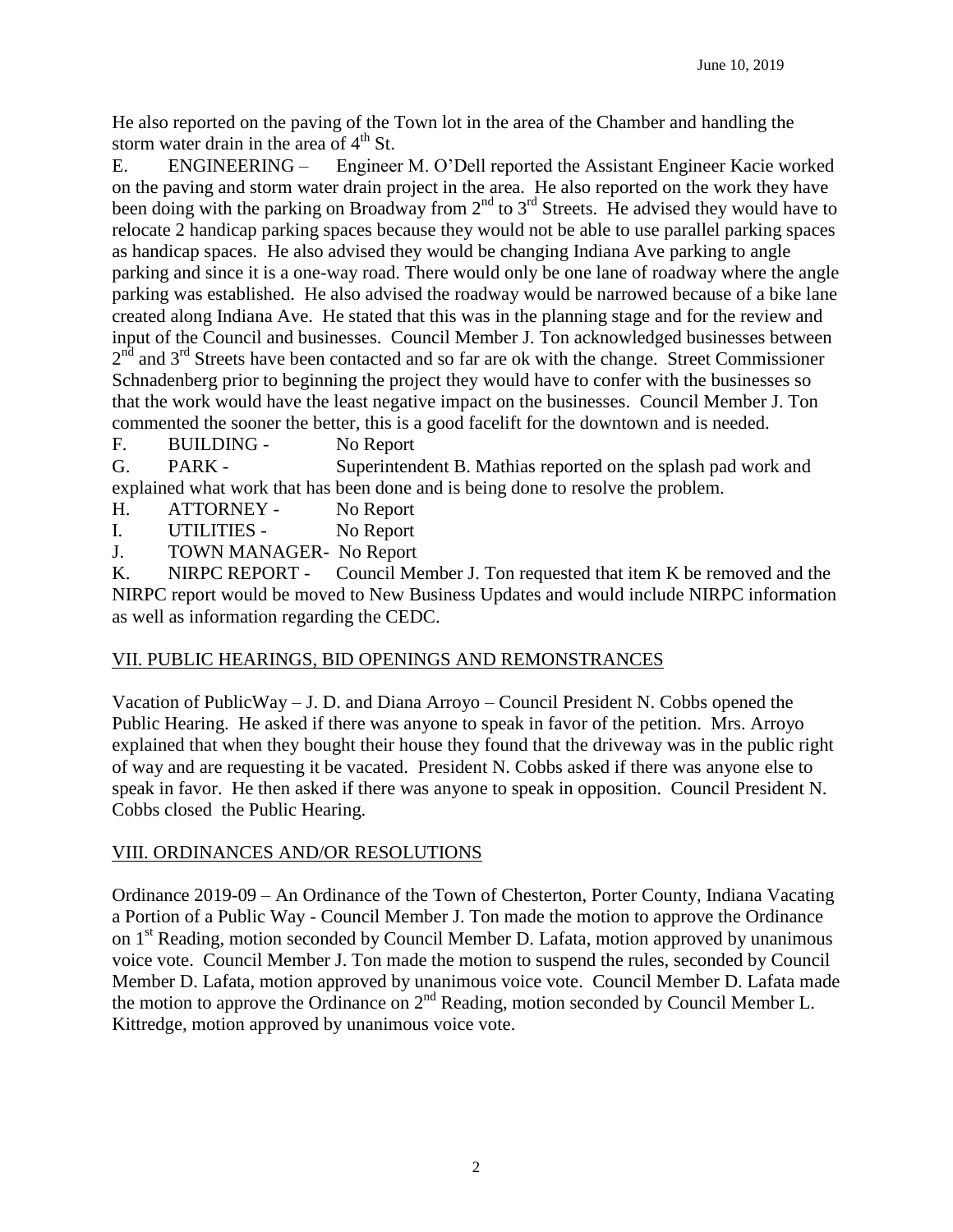## IX. COMMUNICATIONS

Laura Layman – representing Duneland Business Initiative Group and the Chesterton Lion's Club – requested the Council donate to the Family  $4<sup>th</sup>$  Fest in the amount of \$300. Council Member J. Ton made the motion to donate and support the Family  $4<sup>th</sup>$  Fest, motion seconded by Counci Member E. DeLaney, motion approved by unanimous voice vote.

# X. OLD BUSINESS

Final Inspection Contract – Westchester Liberty Trail Phase II – Engineer M. O'Dell requested Council sign the INDOT required paperwork for the Westchester Liberty Trail project. Council Member L. Kittredge made the motion to approve the request, motion seconded by Council Member E. DeLaney, motion approved by unanimous voice vote.

Quiet Zone – Council Member J. Ton requested an update on the RFP for the Quiet Zone, Engineer M. O'Dell advised he was still working on this and it required statutory citations before forwarding it to the Town Attorney for legal review. He advised that once he has that done it would be given to the Town Attorney for their review.

## NEW BUSINESS

1957 Texas St – Nick Scalise – No show, Engineer M. O'Dell advised he had it placed on the agenda because he had a conversation with Mr. Scalise. Council requested this be removed from the agenda.

## XII. COMMENTS FROM THE BOARD

Counil Member J. Ton: Council Member J. Ton complimented the "3 Musketeers" that he feels are recognized enough and are responsible for acquiring millions of dollars of grant money for the Town. He identified them as Jennifer Gadzala, Mark O'Dell, and John Schnadenberg. He advised they are very efficient at writing the grant applications. They deserve the credit and thanks for their hard work, those grants are not easy to write. In response, Engineer M. O'Dell advised that Council Member J. Ton's work on the committee aids in the awarding of the grants. Council Member E. DeLaney: Council Member E. DeLaney commented on the amount of work that has been done preparing the information for the modified parking in the downtown area and it is made possible by the work of all the department heads and legal department, it is a wonderful thing. He advised he has spoken with businesses downtown recentlty and they had commented on how vibrant the downtown is becoming.

| Council Member L. Kittredge: | No Comment |
|------------------------------|------------|
| Council Member D. Lafata:    | No Comment |
| Council Member N. Cobbs:     | No Comment |